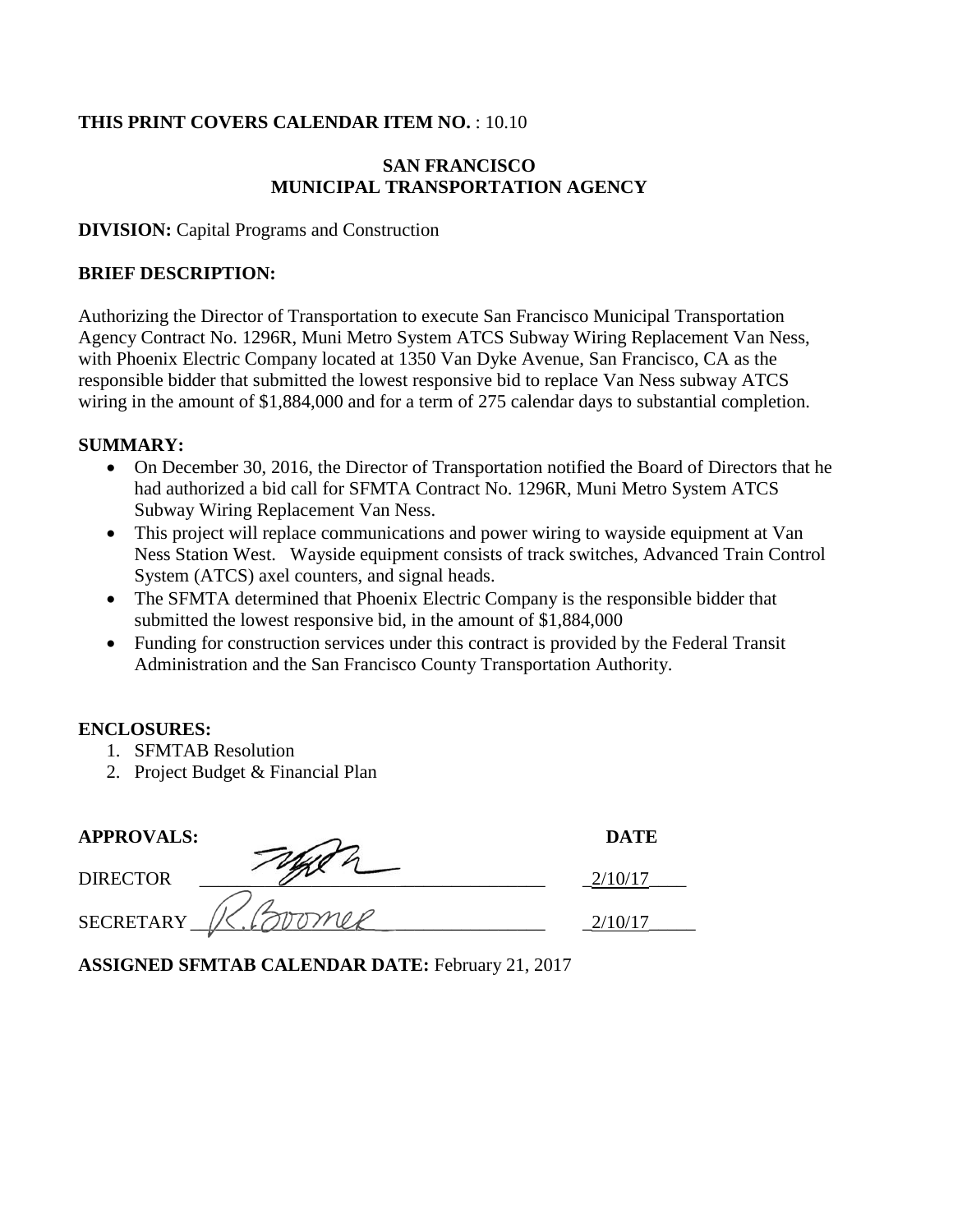## **PAGE 2.**

## **PURPOSE**

The purpose of this calendar item is to authorize the Director of Transportation to execute San Francisco Municipal Transportation Agency Contract No. 1296R, Muni Metro System ATCS Subway Wiring Replacement Van Ness, with Phoenix Electric Company to replace Van Ness subway ATCS wiring in the amount of \$1,884,000 and for a term of 275 calendar days to substantial completion.

## **STRATEGIC PLAN GOALS AND TRANSIT FIRST POLICY PRINCIPLES**

This action supports the following goals and objectives in the SFMTA Strategic Plan and Transit First Policy Principles:

Strategic Plan Goals/Objectives:

| Goal 1: | Create a safer transportation experience for everyone.                                               |                                                                                                                                               |  |
|---------|------------------------------------------------------------------------------------------------------|-----------------------------------------------------------------------------------------------------------------------------------------------|--|
|         | Objective 1.3                                                                                        | Improve the safety of the transportation system.                                                                                              |  |
| Goal 2: | Make transit, walking, bicycling, taxi, ridesharing $\&$ carsharing the preferred means of<br>travel |                                                                                                                                               |  |
|         | Objective 2.2                                                                                        | Improve transit performance                                                                                                                   |  |
| Goal 3: | Improve the environment and quality of life in San Francisco                                         |                                                                                                                                               |  |
|         | Objective 3.2<br>Objective 3.3<br>Objective 3.4                                                      | Increase the transportation system's positive impact to the economy<br>Allocate capital resources effectively<br>Deliver services efficiently |  |

Transit First Policy Principles:

- 1. To ensure quality of life and economic health in San Francisco, the primary objective of the transportation system must be the safe and efficient movement of people and goods.
- 2. Public transit, including taxis and vanpools, is an economically and environmentally sound alternative to transportation by individual automobiles. Within San Francisco, travel by public transit, by bicycle and on foot must be an attractive alternative to travel by private automobile.

### **DESCRIPTION**

### **Background**

Wiring for the ATCS, the signals and switches are routed from relay equipment rooms at various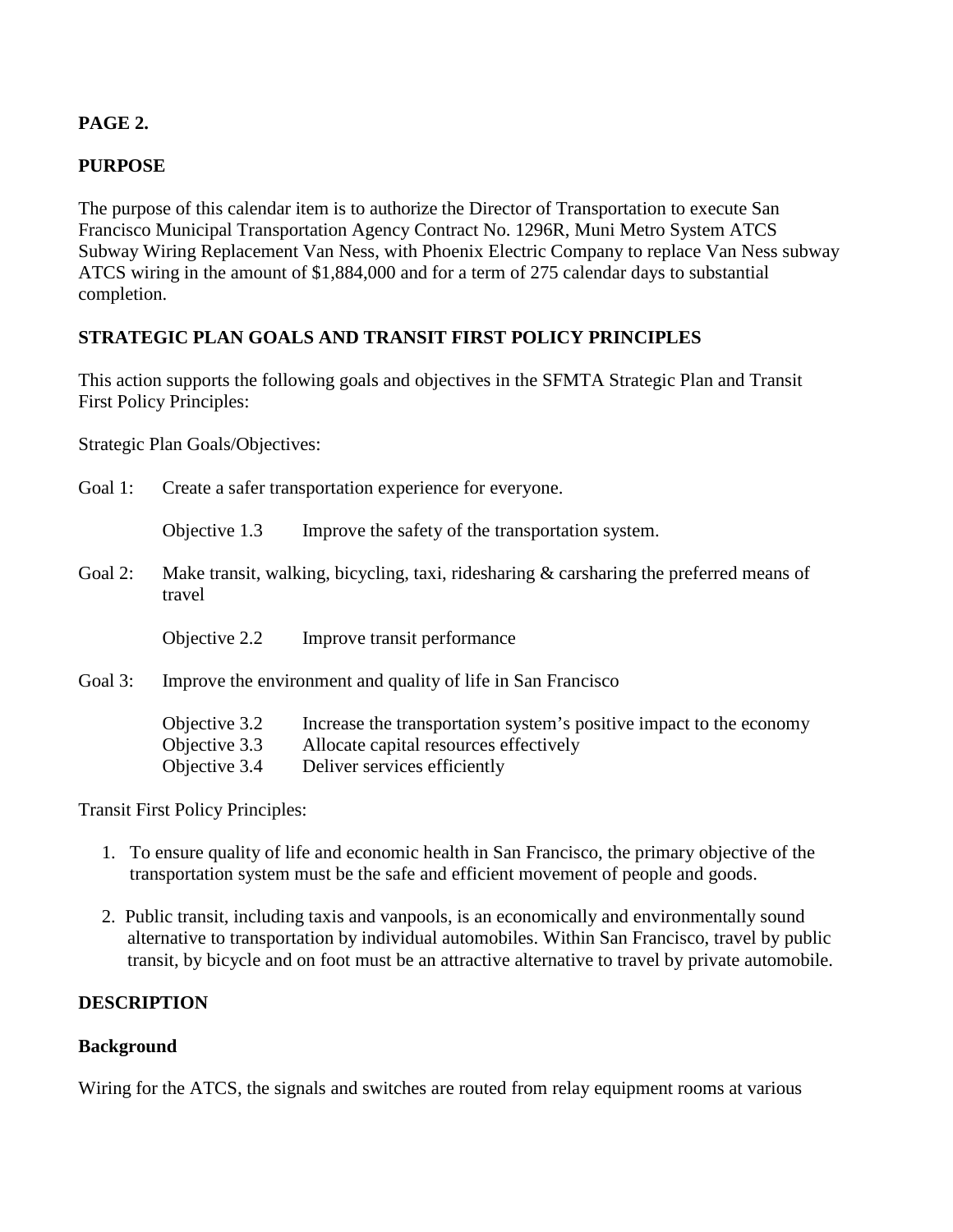#### **PAGE 3.**

locations throughout the subway system to wayside equipment installed adjacent to the trackway. These wires provide power, communication and control for cable loops, axel counters, signals, switch machines and other equipment which control train movements in the Muni Metro Subway. There are several wayside locations and equipment rooms that have been compromised by water intrusion. Wiring from the Van Ness relay equipment room located in the Van Ness Station at the mezzanine level to the crossover approximately 400 feet to the west has been damaged by flooding and standing water in the junction boxes. The power for all the switches in the crossover is provided by power supply to one switch, and all others are run off that link. Improvised power supplies have been installed to power some of the axel counters as well. The Project will replace the damaged wiring and create redundant power systems to increase the safety and reliability of the ATCS.

On October 26, 2016, the Director of Transportation notified the SFMTA Board of Directors that he had authorized a bid call for SFMTA Contract No. 1296, Muni Metro System ATCS Subway Wiring Replacement Van Ness. On December 14, 2016, the SFMTA received a single bid with a bid price approximately 50% above the City's independent cost estimate. The SFMTA examined the single bid received and determined that modifying the specifications and rebidding the project may attract additional bidders possibly resulting in lower bid prices. On December 23, 2016, the Director of Transportation notified the SFMTA Board of Directors that he had authorized rejection of the single bid received for SFMTA Contract No. 1296. The SFMTA formally rejected the single bid on December 28, 2016. On December 30, 2016, the Director of Transportation notified the SFMTA Board of Directors that he had authorized a bid call to rebid the work under Contract No. 1296R.

#### **Scope of Contract:**

The Contractor will perform the following work:

- 1. Replace track switch power wiring, axel counter wiring, signal heads wiring, track switch communication wiring, ATCS communication and power wiring, and emergency stop wiring.
- 2. Install wiring from the signal equipment room at Van Ness along the platform ceiling to wayside locations west of the Van Ness Platform.
- 3. Install conduit, terminal enclosures and terminal blocks to facilitate maintenance troubleshooting.
- 4. Test all new wiring to confirm it is properly installed and operational.
- 5. Create as-built drawings to reflect the new wiring installation.

The Contractor must substantially complete the work within 275 calendar days from the date of Notice to Proceed (NTP), and must finally complete all of the work within 90 calendar days from Substantial Completion. Liquidated damages to be assessed for contractor's delay in completing the Project within the specified time limits are \$3000 per calendar day of delay to substantially complete construction and \$500 per calendar day of delay in final completion of all remaining contract work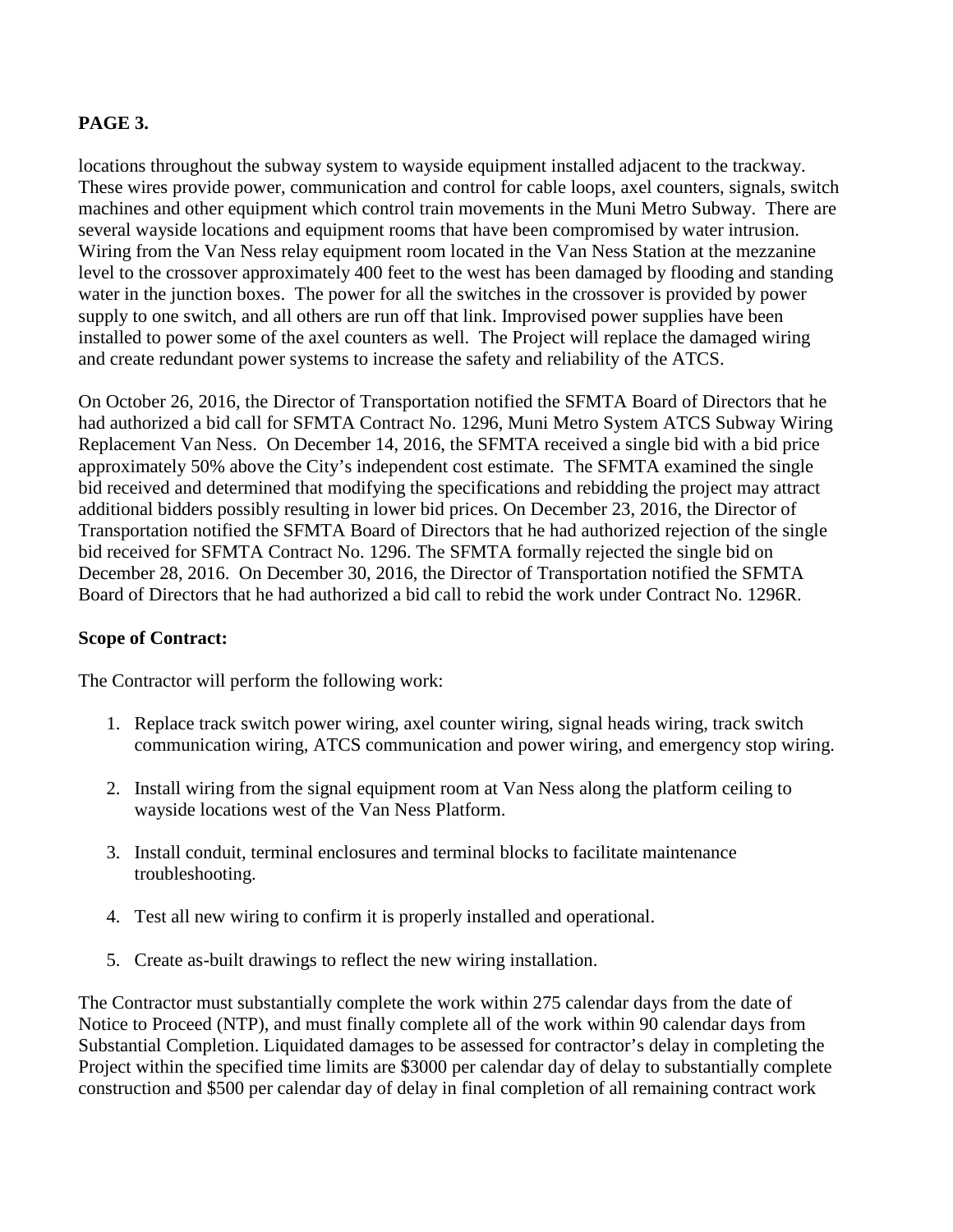## **PAGE 4.**

## **Bids Received:**

On Dec 30, 2016, the Director of Transportation notified the SFMTA Board of Directors that he had authorized a bid call for Contract No. 1296R, Muni Metro System ATCS Subway Wiring Replacement Van Ness, in accordance with Board Resolution No. 09-191, which delegates, among other things, the authority to issue bid calls to the Director of Transportation.

On Feb 2, 2017, the SFMTA received and publicly opened four bid proposals as follows:

| <b>Bidders</b>                     | <b>Bid Amount</b> |
|------------------------------------|-------------------|
| DMZ Builder                        | \$2,740,500       |
| Pilot Construction Management Inc. | \$2,105,000       |
| Rodan Builders Inc.                | \$1,991,000       |
| Phoenix Electric Company           | \$1,884,000       |

The engineer's estimate for the work was \$2,000,000. The bid submitted by the apparent low bidder is 6% below the engineer's estimate. Staff concluded that even though some bid items came in above the engineer's estimate, the low bid submitted by Phoenix Electric Company bidder is still responsive.

Bidders are required by the California Subletting and Subcontracting Fair Practices Act (Public Contract Code section 4104) to list all subcontractors that will perform more than one-half of one percent of the value of the Contract. Phoenix Electric Company listed no subcontractors for the work.

The Contract Compliance Office reviewed the bid proposals and confirmed that Phoenix Electric Company will meet the 30 percent Small Business Enterprise (SBE) participation goal.

### **STAKEHOLDER ENGAGEMENT**

The SFMTA's Outreach team is developing a plan to place signs and implement other means to inform the public concerning the temporary impacts of the work at the Van Ness platform. The Outreach team will begin outreach efforts to communicate these impacts and appropriate mitigation measures one week after Notice to Proceed (NTP). Construction equipment will be staged safely at the platform and away from public areas. Impacts will be minimal at the platform level, and revenue service will not be impacted.

### **ALTERNATIVES CONSIDERED**

The value of this contract is above the threshold established in the Administrative Code Section 6.20(a), which requires that the City to contract for work with a value greater than \$600,000. In addition, electrical wiring work is a specialized field that requires expertise not available within the SFMTA. Therefore, that the work should be contracted out.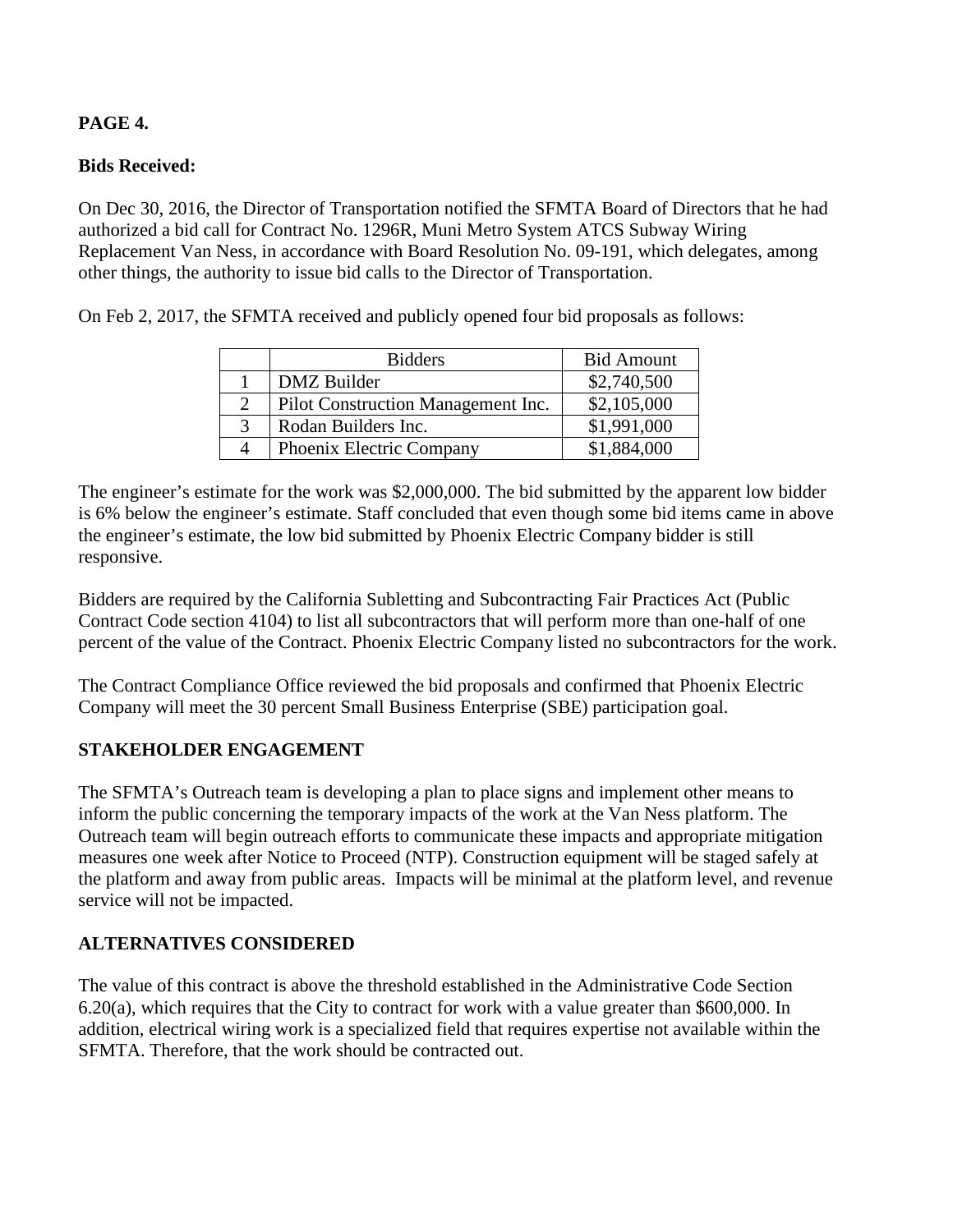### **PAGE 5.**

## **FUNDING IMPACT**

The total project cost is \$3,458,000. Design was funded with Federal Transit Administration (FTA) formula funds and AB664 Regional Bridge Tolls. Construction funding for the project has been secured, and is funded with FTA formula funds and matching local funds from Proposition K Sales Tax dollars that are administered by the San Francisco County Transportation Authority.

#### **ENVIRONMENTAL REVIEW**

On April 1, 2016, the SFMTA, under authority delegated by the Planning Department, determined that the replacement of Van Ness subway ATCS wiring is not defined as a "project" under the California Environmental Quality Act (CEQA) pursuant to Title 14 of the California Code of Regulations Sections 15060(c) and 15378(b).

A copy of the CEQA determination is on file with the Secretary to the SFMTA Board of Directors and is incorporated herein by reference.

### **OTHER APPROVALS RECEIVED OR STILL REQUIRED**

The City Attorney's Office has reviewed this calendar item. No other approvals are required.

#### **RECOMMENDATION**

Staff recommends that the SFMTA Board of Directors authorize the Director of Transportation to execute San Francisco Municipal Transportation Agency Contract No. 1296R, Muni Metro System ATCS Subway Wiring Replacement Van Ness, with Phoenix Electric Company located at 1350 Van Dyke Avenue, San Francisco, CA, to replace Van Ness subway ATCS wiring in the amount of \$1,884,000 and for a term of 275 calendar days to substantial completion.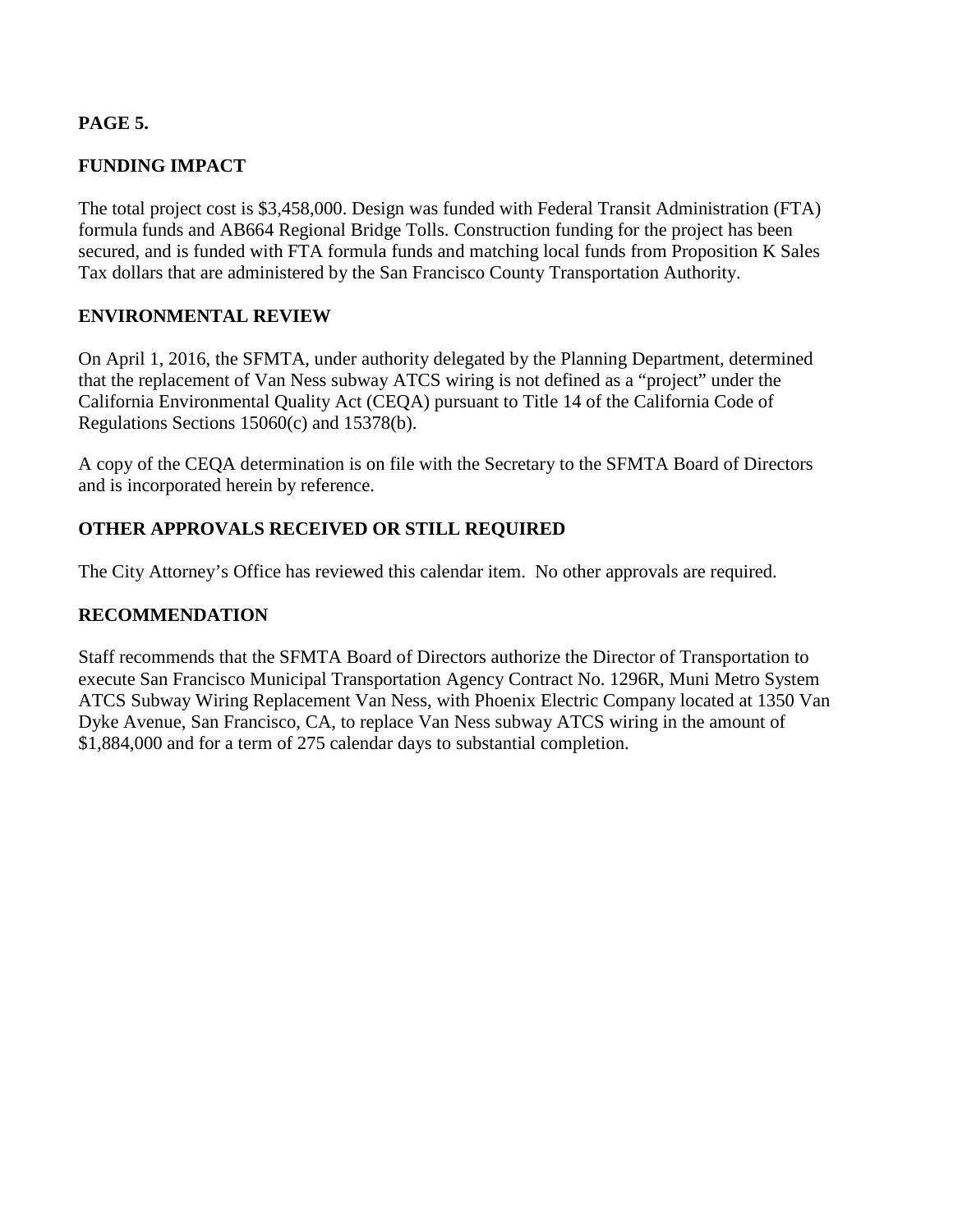#### **PAGE 6.**

### SAN FRANCISCO MUNICIPAL TRANSPORTATION AGENCY BOARD OF DIRECTORS

#### RESOLUTION No.

WHEREAS, San Francisco Municipal Transportation Agency (SFMTA) Contract No.1296R, Muni Metro System ATCS Subway Wiring Replacement Van Ness ("the Contract") will replace communications and power wiring to wayside equipment consisting of track switch, Advanced Train Control System (ATCS) axel counters, and signal heads at Van Ness Station West; and,

WHEREAS, The work to be performed under the Contract is categorically exempt from CEQA: CEQA Guidelines Section 15301 Class 1(d): Restoration or rehabilitation of deteriorated or damage facilities or mechanical equipment to meet current standards of public health and safety and Class 2(c): Replacement or reconstruction of existing facilities involving negligible or no expansion of capacity. The replacements qualify as "ordinary maintenance and repairs" under Planning Code Article 10 Section 1005 (e) (3); and,

WHEREAS, A copy of the CEQA determination is on file with the Secretary to the SFMTA Board of Directors, and may be found in the records of the Planning Department at 1650 Mission Street in San Francisco, and is incorporated herein by reference; and,

WHEREAS, On Dec 30, 2016, the Director of Transportation notified the SFMTA Board of Directors that he had authorized a bid call for Contract No. 1296R in accordance with Board Resolution No. 09-191, which delegates the Director of Transportation the authority to issue bid calls; and,

WHEREAS, On February 2, 2017, the SFMTA received and publicly opened four bid proposals in response to the invitation for bids; and,

WHEREAS, The SFMTA determined that Phoenix Electric Company is the responsible bidder that submitted the lowest responsive bid, in the amount of \$1,884,000; and,

WHEREAS, The Contract Compliance Office reviewed the bid proposals and confirmed that Phoenix Electric Company will meet the 30 percent Small Business Enterprise (SBE) participation goal; and,

WHEREAS, the work under Contract No. 1296R will be funded by Federal Transit Administration funds and matching local funds from the San Francisco County Transportation Authority, therefore be it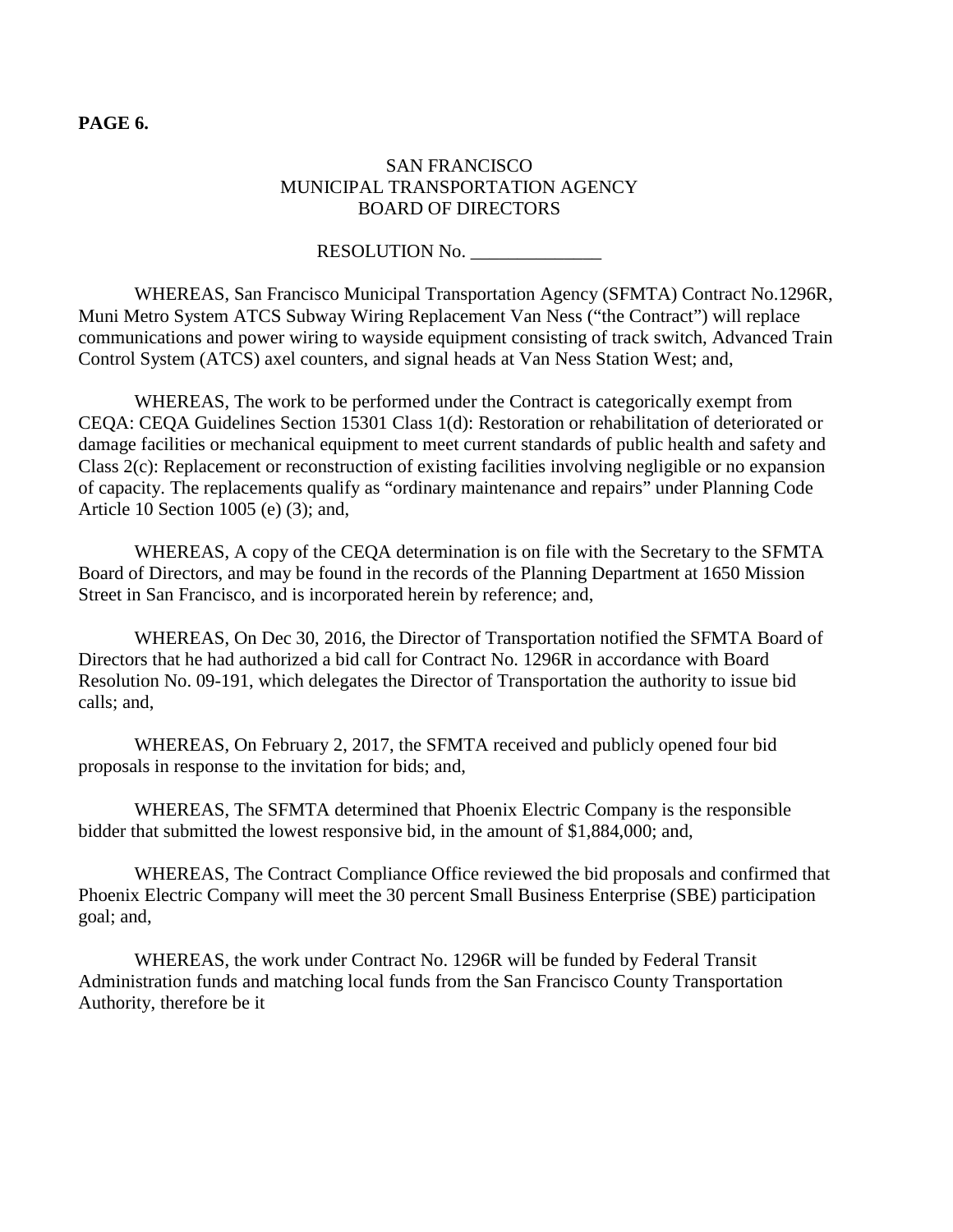#### **PAGE 7.**

RESOLVED, The SFMTA Board of Directors authorizes the Director of Transportation to execute San Francisco Municipal Transportation Agency Contract No. 1296R, Muni Metro System ATCS Subway Wiring Replacement Van Ness, with Phoenix Electric Company located at 1350 Van Dyke Avenue, San Francisco, CA, to replace Van Ness subway ATCS wiring, in the amount of \$1,884,000, and for a term of 275 calendar days to substantial completion.

I certify that the foregoing resolution was adopted by the San Francisco Municipal Transportation Agency Board of Directors at its meeting of February 21, 2017.

> Secretary to the Board of Directors San Francisco Municipal Transportation Agency

\_\_\_\_\_\_\_\_\_\_\_\_\_\_\_\_\_\_\_\_\_\_\_\_\_\_\_\_\_\_\_\_\_\_\_\_\_\_